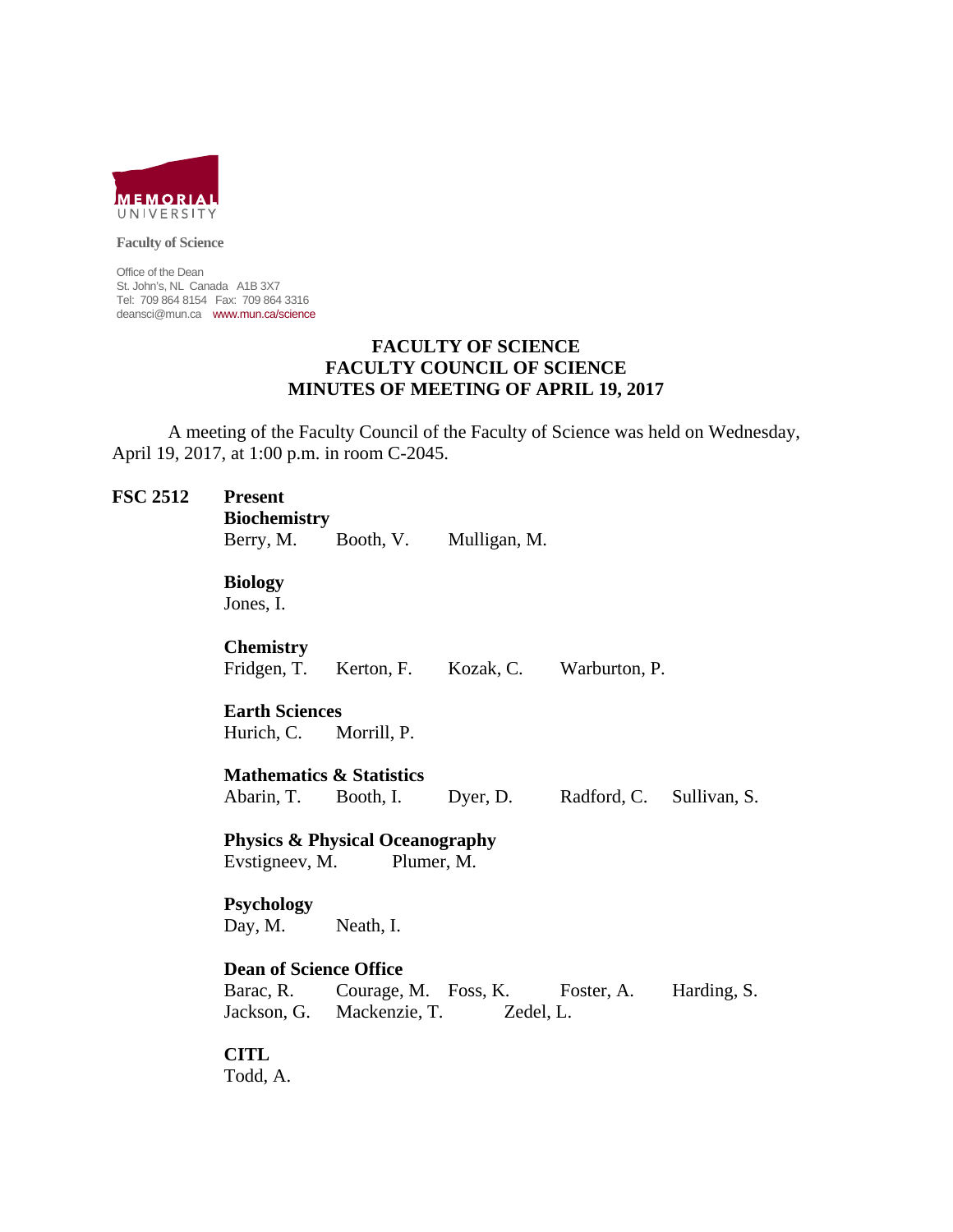## **Library**

Ambi, A.

# **Education**

Stordy, M.

# **Registrar's Office** Burry, J.

**FSC 2513 Regrets** Xili Duan

# **FSC 2514 Adoption of Minutes**

It was **moved** by Shannon Sullivan, **seconded** by Martin Mulligan, that the minutes be approved as distributed.

## **CARRIED.**

- **FSC 2515 Business Arising:** None
- **FSC 2516 Correspondence:** None

# **FSC 2517 Reports of Standing Committees:**

# **A. Undergraduate Studies Committee:**  Shannon Sullivan, Chair, Committee on Undergraduate Studies, presented recommended changes as follows:

a) It was **moved** by Shannon Sullivan, **seconded** by Dr. Charles Hurich, that the change to Earth Sciences Department course description of EASC3610 and change to title and course description of EASC4620 be accepted as presented.

# **CARRIED.**

b) It was **moved** by Shannon Sullivan, **seconded** by Dr. Martin Plumer, that the changes to the requirements for the Major in Physics be accepted as presented.

## **CARRIED.**

c) It was **moved** by Shannon Sullivan, **seconded** by Dr. Martin Plumer, that the changes to the requirements for the Honours in Physics be accepted as presented.

## **CARRIED.**

d) It was **moved** by Shannon Sullivan, **seconded** by Dr. Martin Plumer, that the proposal from the Department of Physics for new Major and Honours programs in Ocean Physics be accepted as presented.

## **CARRIED.**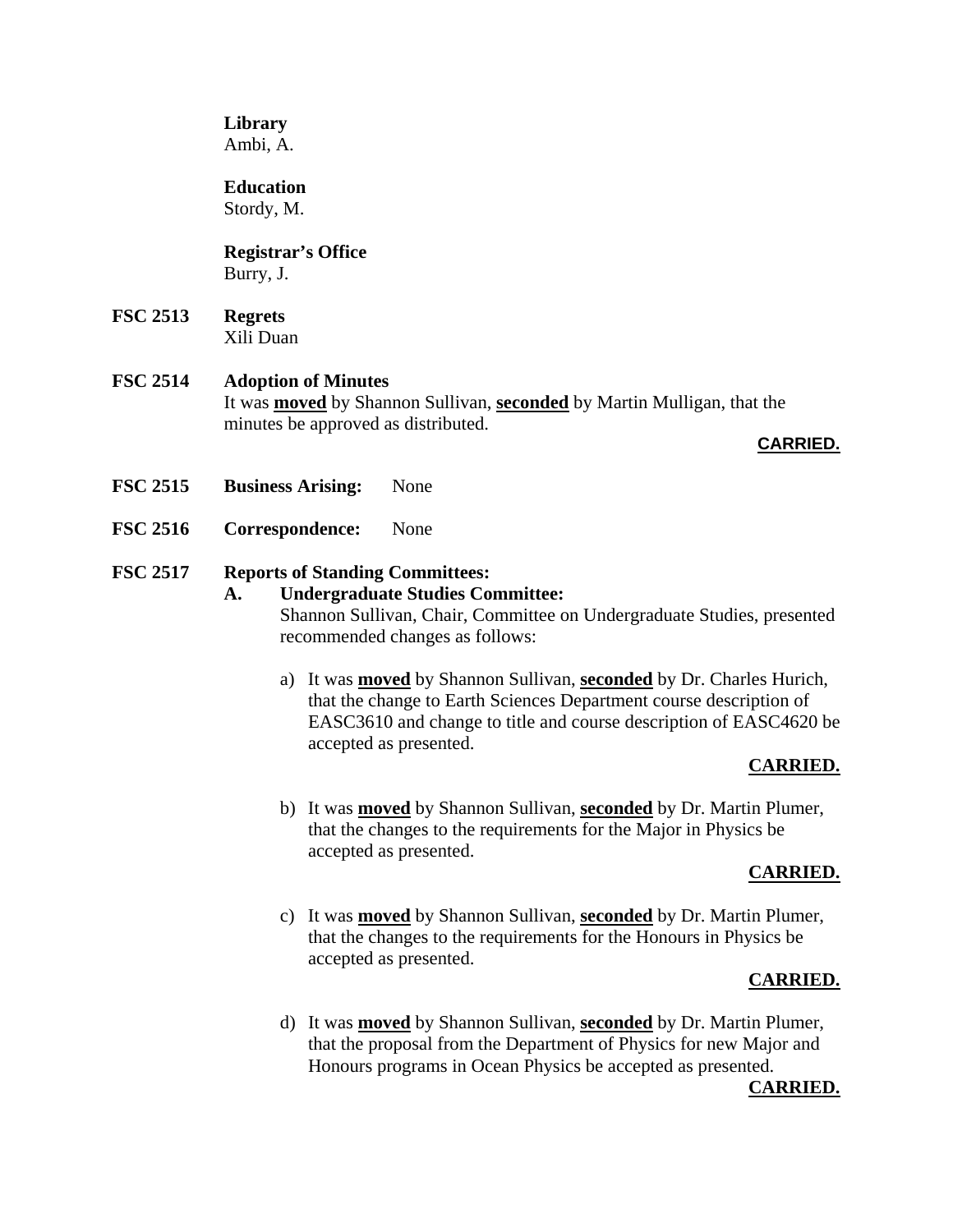Shannon Sullivan reminded council members of the special meeting of Senate on Monday, April 24, 2017, with a Town Hall meeting to follow later in April.

## **B. Graduate Studies Committee:** None

**C. Nominating Committee:** None

### **D. Library Committee:**

Dr. Mykhaylo Evstigneev informed Council that the Library is continuing to work towards optimizing expenditures. Similar to the previous process for the Taylor and Frances journals, they are now reviewing the Sage journal package. A request for feedback from faculty, instructors, and students will be forthcoming.

### **FSC 2518 Reports of Chair in Teaching & Learning and Teaching Consultant:**

Dr. Danny Dyer, Chair in Teaching & Learning, spoke about the Transformational Teaching and Learning Day on April 27, 2017. The event will host astronomer David Helfand as the special guest lecturer. Registration is limited, and pre-registration is encouraged.

Dr. Amy Todd, Teaching Consultant, stated that the Teaching and Learning Framework review draft report is posted online and the committee is accepting feedback.

### **FSC 2519 Reports of Delegates from Other Councils:** None

### **FSC 2520 Yaffle Presentation**

Jennifer Adams and John Duff from the Office of Public Engagement demonstrated the "New Yaffle" that integrated feedback received from users. Please contact their office for further information.

### **FSC 2521 Report of the Dean**

Presented by Mary Courage, Interim Dean of Science.

#### NSERC Discovery Grants

Out of 36 NSERC Discovery Grant applications submitted from the Faculty of Science, 28 were awarded - a success rate of 78%. There was a 61% success rate for Memorial overall. In Science, four applications were re-awarded and eight awards went to new faculty. The overall Faculty of Science success rate last year was 66%.

#### Budget

A pre-budget consultation took place on April 10. The initial budget reduction over a three-year period for the Faculty of Science totaled \$1.3M – approximately \$544K in 2017-2018, \$360K in 2018-2019, and \$392K in 2019-2020. These reductions were in addition to the reduction of about \$357K in 2016-2017. One